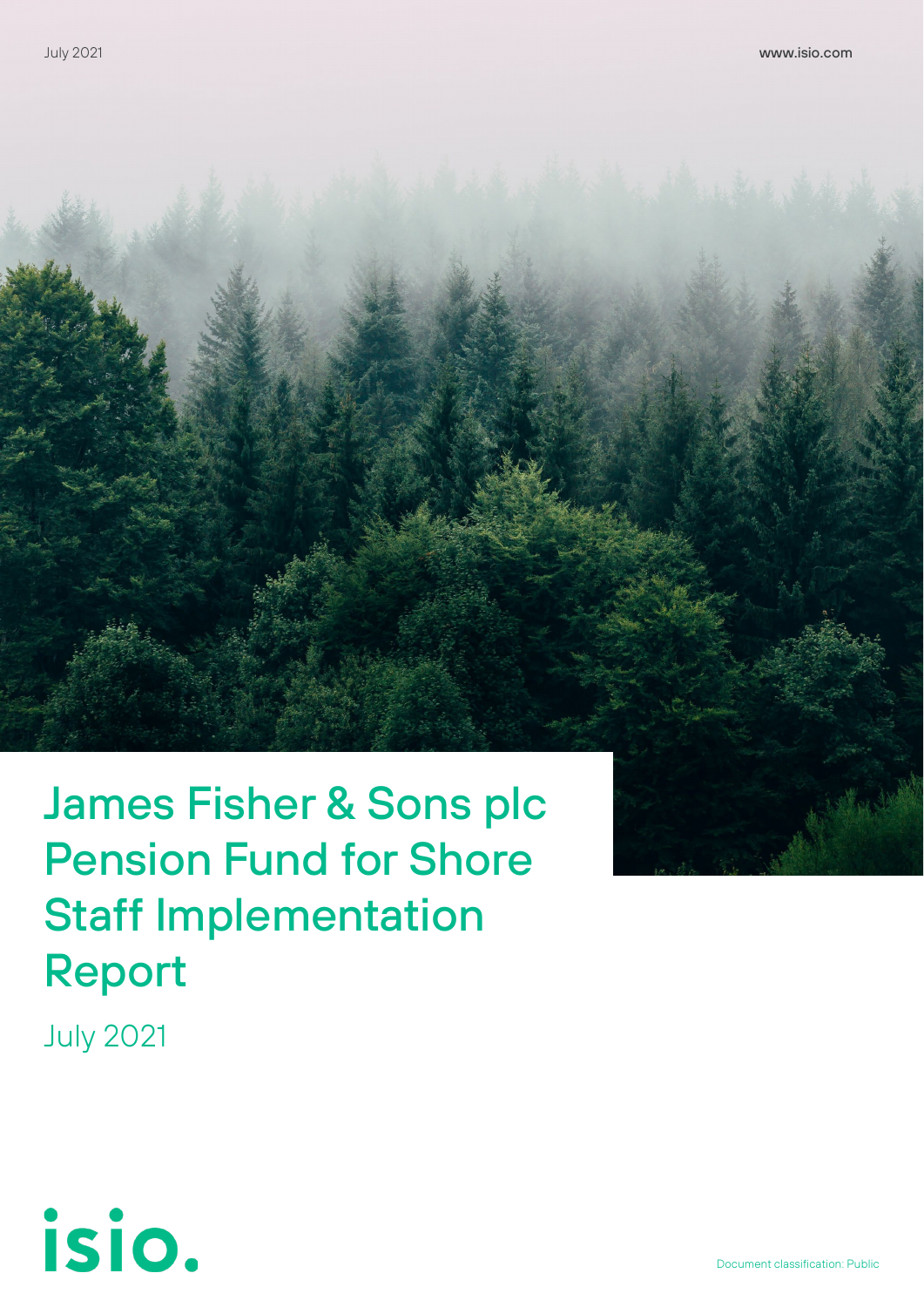# Background and Implementation Statement

### **Background**

The Department for Work and Pensions ('DWP') is increasing regulation to improve disclosure of financially material risks. This regulatory change recognises Environmental, Social and Governance (ESG) factors as financially material and schemes need to consider how these factors are managed as part of their fiduciary duty. The regulatory changes require that schemes detail their policies in their Statement of Investment Principles (SIP) and demonstrate adherence to these policies in an implementation report.

### Statement of Investment Principles (SIP)

Over the 12-month period to 31 July 2021, the Scheme has updated its SIP in response to the DWP regulation to cover:

- policies for managing financially material considerations including ESG factors and climate change
- policies on the stewardship of the investments

The SIP can be found online at the web address:

[https://www.isio.com/scheme-documents/james-fisher-sons-plc-pension-fund](https://www.isio.com/scheme-documents/james-fisher-sons-plc-pension-fund-statement-of-investment-principle/)[statement-of-investment-principle/](https://www.isio.com/scheme-documents/james-fisher-sons-plc-pension-fund-statement-of-investment-principle/)

Changes to the SIP are detailed on the following pages.

#### Implementation Report

This Implementation Report is to provide evidence that the Scheme continues to follow and act on the principles outlined in the SIP. This report details:

- Actions the Trustees have taken to manage financially material risks and implement the key policies in its SIP
- The current policy and approach with regards to ESG and the actions taken with managers on managing ESG risks
- The extent to which the Trustees have followed policies on engagement, covering engagement actions with its fund managers and in turn the engagement activity of the fund managers with the companies they invest
- Voting behaviour covering the reporting year up to 31 July 2021 for and on behalf of the Scheme including the most significant votes cast by the Scheme or on its behalf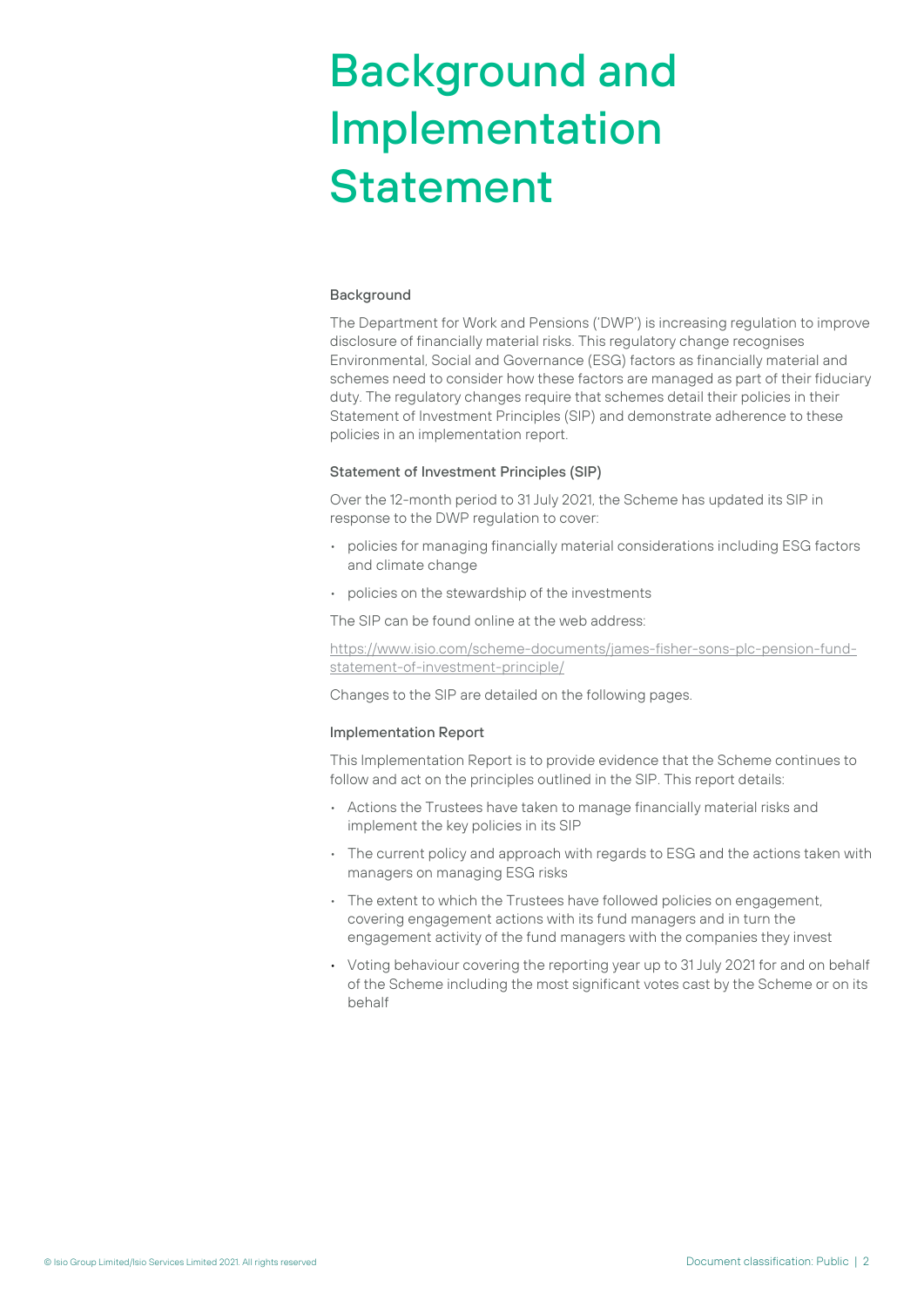### Summary of key strategic actions undertaken over the Scheme reporting year

- Over the course of the year, the Scheme moved to a new investment strategy, disinvesting from its dual-purpose LDI holdings with ASI ILPS and BMO and consolidating them into a single standalone LDI mandate with Insight.
- The Scheme also fully disinvested from the PIMCO PARS III and ASI GARS Funds and reinvested the proceeds into an asset-backed securities ("ABS") mandate with Insight. The Scheme also committed to a £5.0m investment to illiquid credit via the Partners Group MAC VI Fund, of which c.£1.5m was drawn down as at 31 July 2021.

### Implementation Statement

This report demonstrates that James Fisher and Sons plc Pension Fund for Shore Staff has adhered to its investment principles and its policies for managing financially material considerations including ESG factors and climate change.

Signed: Jon Vick

Position: Trustee

Date: 28 February 2022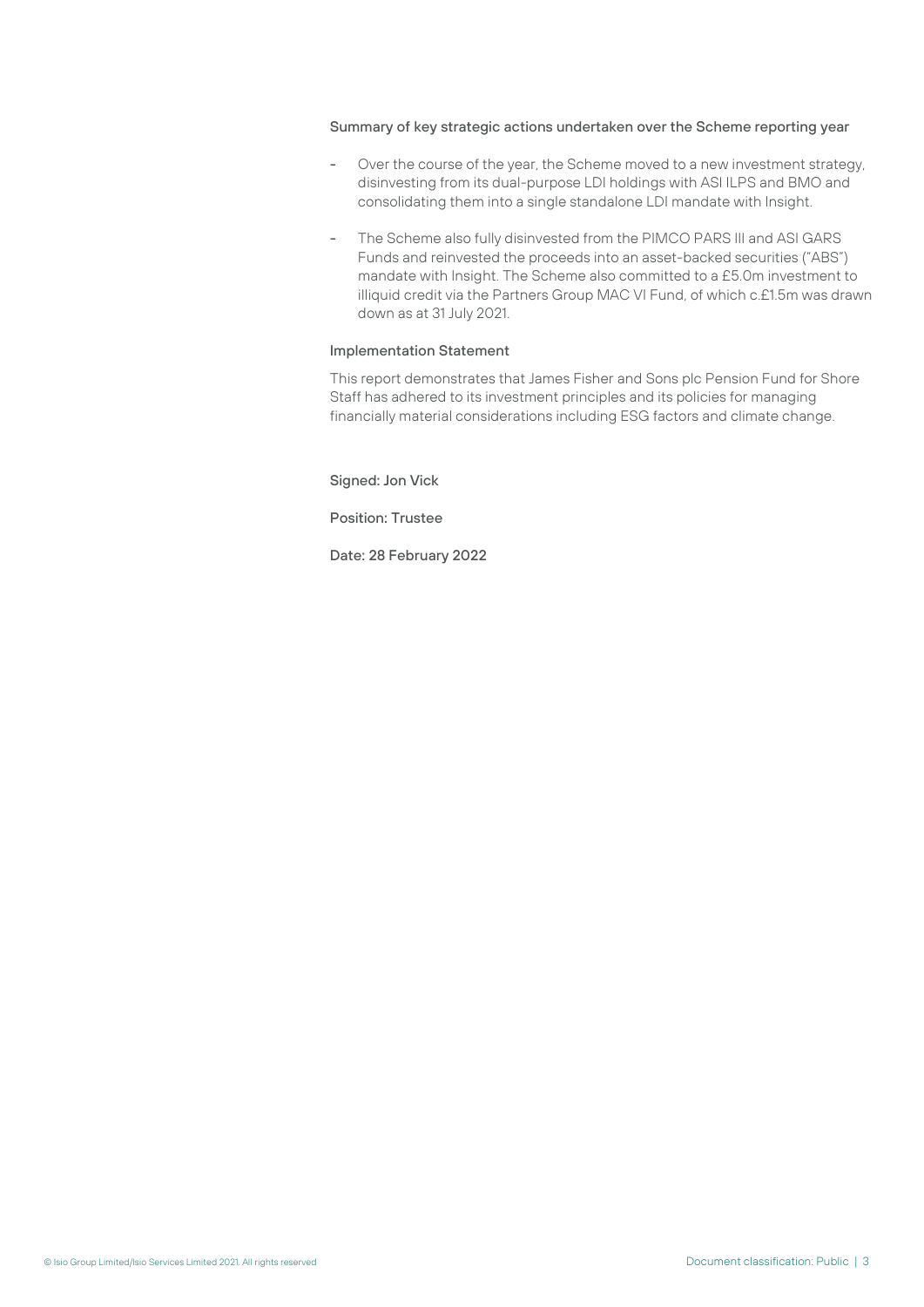## Managing risks and policy actions DB

| <b>Risk / Policy</b>            | <b>Definition</b>                                                                                                                                                           | <b>Policy</b>                                                                                                                                                               | <b>Actions</b>                                                                                                                                                                                                                                                                                                                      |
|---------------------------------|-----------------------------------------------------------------------------------------------------------------------------------------------------------------------------|-----------------------------------------------------------------------------------------------------------------------------------------------------------------------------|-------------------------------------------------------------------------------------------------------------------------------------------------------------------------------------------------------------------------------------------------------------------------------------------------------------------------------------|
| Interest rates<br>and inflation | The risk of mismatch<br>between the value of the<br>Scheme's assets and<br>present value of liabilities<br>from changes in interest<br>rates and inflation<br>expectations. | The Trustees aim to hedge<br>these risks directly where<br>appropriate and affordable.                                                                                      | The Scheme has a target<br>hedge ratio of 100% of<br><b>Technical Provision liabilities</b><br>to protect its funding level<br>against interest rate and<br>inflation risk.                                                                                                                                                         |
|                                 |                                                                                                                                                                             |                                                                                                                                                                             | The Scheme's I DI mandate<br>was reviewed over the 12-<br>month period to 31 July 2021<br>as part of the consolidation<br>exercise. The Scheme<br>disinvested from its holdings<br>with ASI and BMO and<br>invested in a single<br>standalone LDI mandate<br>with Insight to ensure that<br>the 100% target hedge was<br>maintained |
| Liquidity                       | Difficulties in raising<br>sufficient cash when<br>required without adversely<br>impacting the fair market<br>value of the investment.                                      | To maintain a sufficient<br>allocation to liquid assets so<br>that there is a prudent buffer<br>to pay members benefits as<br>they fall due (including<br>transfer values). | Over the 12 months since 31<br>July 2020, the Scheme<br>entered into a new<br>investment in Insight's<br>Global ABS Fund which will<br>be the first port of call for<br>liquidity purposes such as<br>capital calls and ongoing<br>cashflow requirements.                                                                           |
|                                 |                                                                                                                                                                             |                                                                                                                                                                             | The Trustees also agreed to<br>commit £5.0m to a new<br>illiquid investment in<br>Partners Group's MAC VI<br>Fund. The Trustees are<br>comfortable that there is<br>sufficient liquidity in the<br>strategy overall accounting<br>for this allocation.                                                                              |
| Market                          | Experiencing losses due to<br>factors that affect the overall<br>performance of the financial<br>markets.                                                                   | To remain appropriately<br>diversified and hedge away<br>unrewarded risks, where<br>affordable and practicable.                                                             | The Trustees aim to diversify<br>the Scheme's holdings<br>across sectors and asset<br>classes and are satisfied the<br>strategy remains suitably<br>diversified.                                                                                                                                                                    |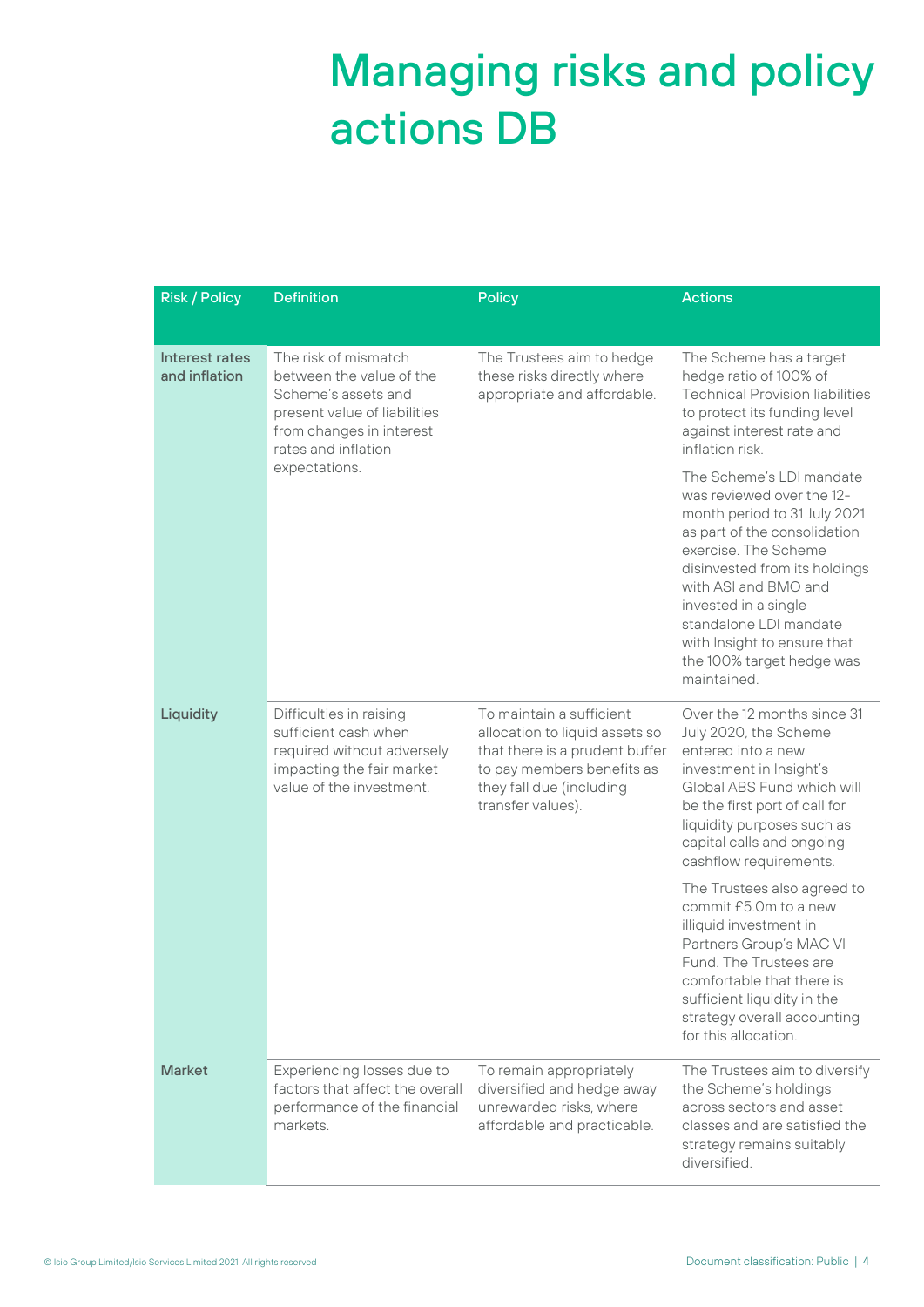|                          |                                                                                                                                                                                        |                                                                                                                                                                                                                       | Over the reporting period<br>the Scheme has been<br>meeting capital calls in<br>relation to the £5.0m<br>commitment to the Partners<br>Group Multi Asset Credit VI<br>Fund to maintain a new<br>strategic benchmark<br>allocation, as specified in the<br>2021 Statement of<br>Investment Principles. |
|--------------------------|----------------------------------------------------------------------------------------------------------------------------------------------------------------------------------------|-----------------------------------------------------------------------------------------------------------------------------------------------------------------------------------------------------------------------|-------------------------------------------------------------------------------------------------------------------------------------------------------------------------------------------------------------------------------------------------------------------------------------------------------|
| Credit                   | Default on payments due as<br>part of a financial security<br>contract.                                                                                                                | To diversify this risk by<br>investing in a range of credit<br>markets across different<br>geographies and sectors.                                                                                                   | The Scheme invests in a<br>range of credit funds<br>diversified across<br>geographies and sectors.                                                                                                                                                                                                    |
|                          |                                                                                                                                                                                        | To appoint investment<br>managers who actively<br>manage this risk by seeking<br>to invest only in debt<br>securities where the yield<br>available sufficiently<br>compensates the Scheme<br>for the risk of default. | The new £5.0m commitment<br>to the Partners Group Multi<br>Asset Credit VI Fund has<br>increased overall credit<br>diversification through its<br>exposure to private credit.                                                                                                                         |
| Environmental,           | Exposure to Environmental,<br>Social and Governance<br>factors, including but not<br>limited to climate change,<br>which can impact the<br>performance of the<br>Scheme's investments. | To appoint managers who<br>satisfy the following criteria,<br>unless there is a good<br>reason why the manager<br>does not satisfy each of the<br>following:                                                          | ESG actions undertaken:                                                                                                                                                                                                                                                                               |
| Social and<br>Governance |                                                                                                                                                                                        |                                                                                                                                                                                                                       | This updated ESG policy<br>was reviewed by the<br>Trustees as part of the<br>SIP in February 2021.                                                                                                                                                                                                    |
|                          |                                                                                                                                                                                        | 1. Responsible Investment<br>('RI') Policy / Framework                                                                                                                                                                | In future the Trustees<br>will consider obtaining<br>Impact Assessments,                                                                                                                                                                                                                              |
|                          |                                                                                                                                                                                        | 2. Implemented via<br><b>Investment Process</b>                                                                                                                                                                       | which are formal<br>summaries of each                                                                                                                                                                                                                                                                 |
|                          |                                                                                                                                                                                        | 3. A track record of using<br>engagement and any voting<br>rights to manage ESG                                                                                                                                       | investment manager's<br>approach to and<br>capabilities within ESG.                                                                                                                                                                                                                                   |
|                          |                                                                                                                                                                                        | factors                                                                                                                                                                                                               | More details of the ESG<br>policy and how it was                                                                                                                                                                                                                                                      |
|                          |                                                                                                                                                                                        | 4. ESG specific reporting<br>5. UN PRI Signatory                                                                                                                                                                      | implemented are presented                                                                                                                                                                                                                                                                             |
|                          |                                                                                                                                                                                        | The Trustees monitor the                                                                                                                                                                                              | later in this report.                                                                                                                                                                                                                                                                                 |
|                          |                                                                                                                                                                                        | managers on an ongoing<br>basis.                                                                                                                                                                                      |                                                                                                                                                                                                                                                                                                       |
| Currency                 | The potential for adverse<br>currency movements to have<br>an impact on the Scheme's                                                                                                   | To largely invest in GBP<br>share classes where possible<br>to eliminate direct currency                                                                                                                              | The Scheme invests in GBP<br>share classes to avoid direct<br>foreign currency exposure.                                                                                                                                                                                                              |
|                          | investments.                                                                                                                                                                           | risk. To largely invest with<br>managers that hedge<br>exposure to foreign currency<br>risk in underlying holdings,<br>except where active<br>currency positions are held.                                            | Currency risk arising from<br>the underlying holdings in<br>pooled investment vehicles<br>is typically hedged at the<br>fund level.                                                                                                                                                                   |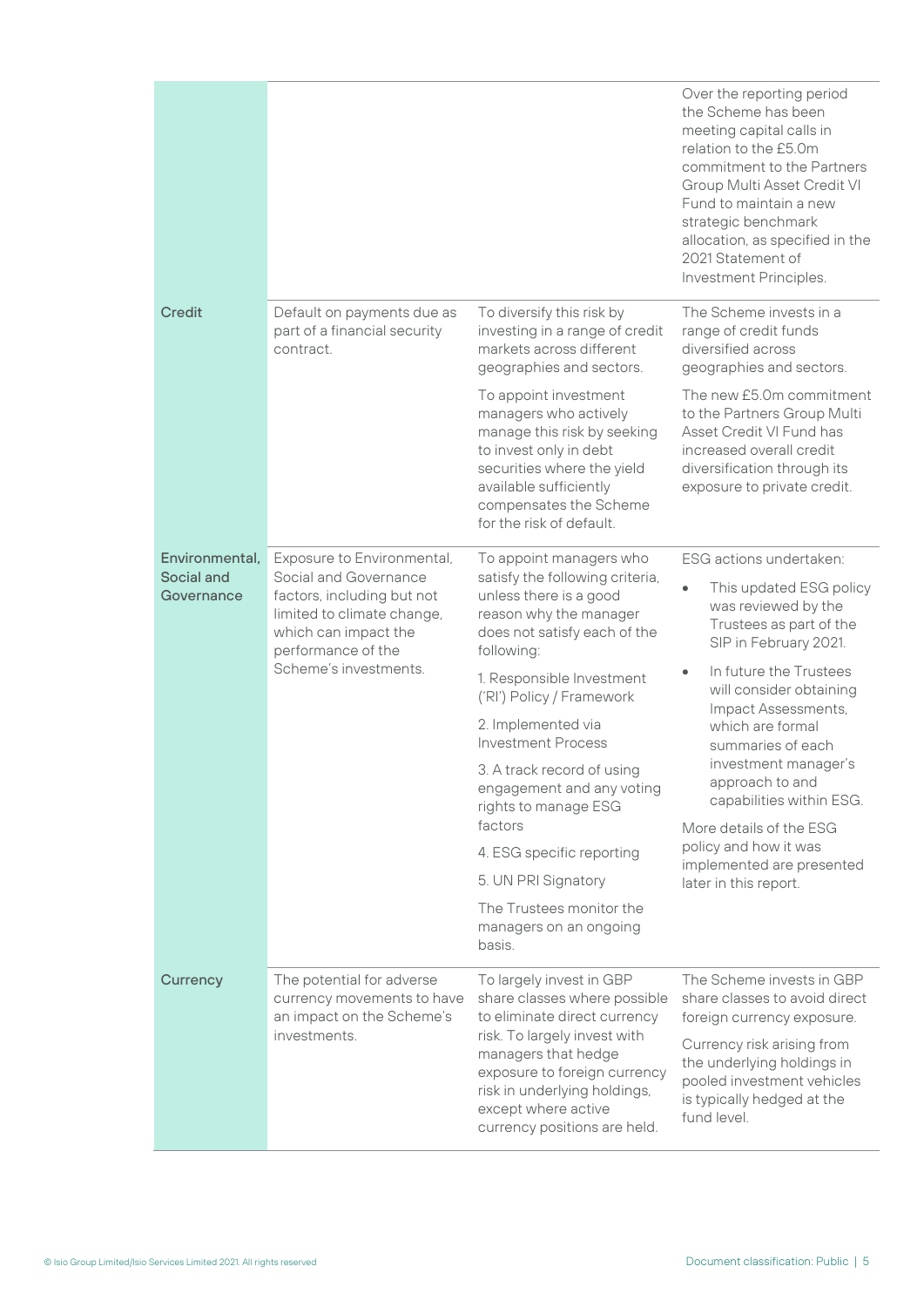# Implementing the current ESG policy and approach

### ESG as a financially material risk

The SIP describes the Scheme's policy with regarding to ESG as a financially material risk. This page details how the Scheme's ESG policy is implemented, while the following page outlines Isio's assessment criteria as well as the ESG beliefs used in evaluating the Scheme's managers' ESG policies and procedures. The rest of this statement details our view of the managers, our actions for engagement and an evaluation of the stewardship activity.

The below table outlines the areas which the Scheme's investment managers are assessed on when evaluating their ESG policies and engagements. The Trustees intend to review the Scheme's ESG policies and engagements periodically to ensure they remain fit for purpose.

| Implementing the Current ESG Policy |  |  |
|-------------------------------------|--|--|
|                                     |  |  |

| Areas for engagement                                                                                              | Method for monitoring and<br>engagement                                                                                                                                                                                                                                                                                                                                                                                                                                                                                                                                                                                                                                                                                                                                               | <b>Circumstances for</b><br>additional monitoring and<br>engagement                                                                                                                                                               |
|-------------------------------------------------------------------------------------------------------------------|---------------------------------------------------------------------------------------------------------------------------------------------------------------------------------------------------------------------------------------------------------------------------------------------------------------------------------------------------------------------------------------------------------------------------------------------------------------------------------------------------------------------------------------------------------------------------------------------------------------------------------------------------------------------------------------------------------------------------------------------------------------------------------------|-----------------------------------------------------------------------------------------------------------------------------------------------------------------------------------------------------------------------------------|
| Environmental, Social,<br>Corporate Governance factors<br>and the exercising of rights<br>and engagement activity | Through the manager<br>$\bullet$<br>selection process ESG<br>considerations will form<br>part of the evaluation<br>criteria<br>The Scheme's investment<br>$\bullet$<br>advisor Isio will monitor<br>managers' ESG policies on<br>an ongoing basis<br>When attending Trustee<br>٠<br>meetings, investment<br>managers will be asked to<br>present to the Trustee on<br>actions they have taken in<br>respect of ESG factors and<br>their exercise of rights and<br>engagement activity<br>The Trustees are provided<br>$\bullet$<br>with a report detailing the<br>managers' ESG policies as<br>well as a summary of<br>actions Isio has engaged<br>with managers on to<br>ensure the scheme is not<br>exposed to risks relating to<br>Environmental, Social or<br>Governance factors. | The manager has not<br>acted in accordance with<br>their policies and<br>frameworks.<br>An investment manager's<br>policy is not in line with the<br>Trustees' policy in this<br>area, whether in its current<br>form or revised. |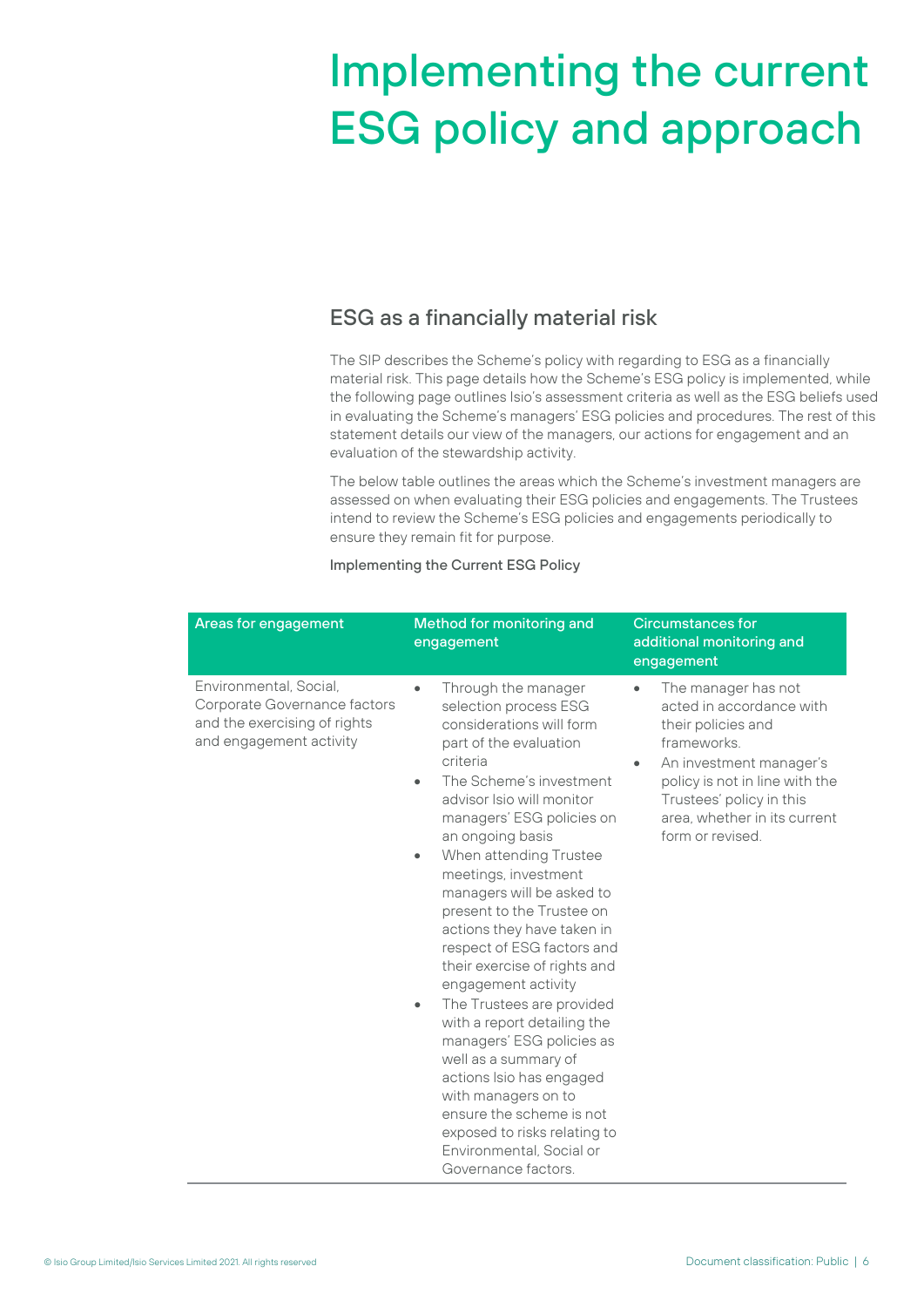### Example areas of assessment and ESG beliefs

The table below outlines example areas on which the Scheme's investment managers could be assessed when evaluating their ESG policies and engagements.

| <b>Risk</b><br><b>Management</b>            | 1. ESG factors are important for risk management and can be financially material.<br>Managing these risks forms part of the fiduciary duty of the Trustee.                                                                                       |
|---------------------------------------------|--------------------------------------------------------------------------------------------------------------------------------------------------------------------------------------------------------------------------------------------------|
|                                             | 2. The Trustees believe that ESG integration leads to better risk-adjusted<br>outcomes.                                                                                                                                                          |
| Approach /<br><b>Framework</b>              | 3. The Trustees want to understand how asset managers integrate ESG within<br>their investment process and in their stewardship activities.                                                                                                      |
|                                             | 4. The Trustees believe that sectors aiming for positive social and environmental<br>impacts may outperform as countries transition to more sustainable economies.                                                                               |
|                                             | 5. The Trustees will consider the ESG values and priority areas of the stakeholders<br>and sponsor.                                                                                                                                              |
| Voting &<br><b>Engagement</b>               | 6. ESG factors are relevant to all asset classes and, whether equity or debt<br>investments, managers have a responsibility to engage with companies on ESG<br>factors.                                                                          |
|                                             | 7. The Trustees believe that engaging with managers is more effective to initiate<br>change than divesting and so will seek to communicate key ESG actions to the<br>managers in the first instance.                                             |
|                                             | 8. The Trustees want to understand the impact of voting and engagement activity<br>within their investment mandates.                                                                                                                             |
| <b>Reporting &amp;</b><br><b>Monitoring</b> | 9. ESG factors are dynamic and continually evolving, therefore the Trustees will<br>receive training as required to develop their knowledge.                                                                                                     |
|                                             | 10. The Trustees will seek to monitor key ESG metrics within their investment<br>portfolio to understand the impact of their investments.                                                                                                        |
| Collaboration                               | 11. Asset managers should be actively engaging and collaborating with other<br>market participants to raise ESG investment standards and facilitate best<br>practices as well as sign up and comply with common codes such as UNPRI and<br>TCFD. |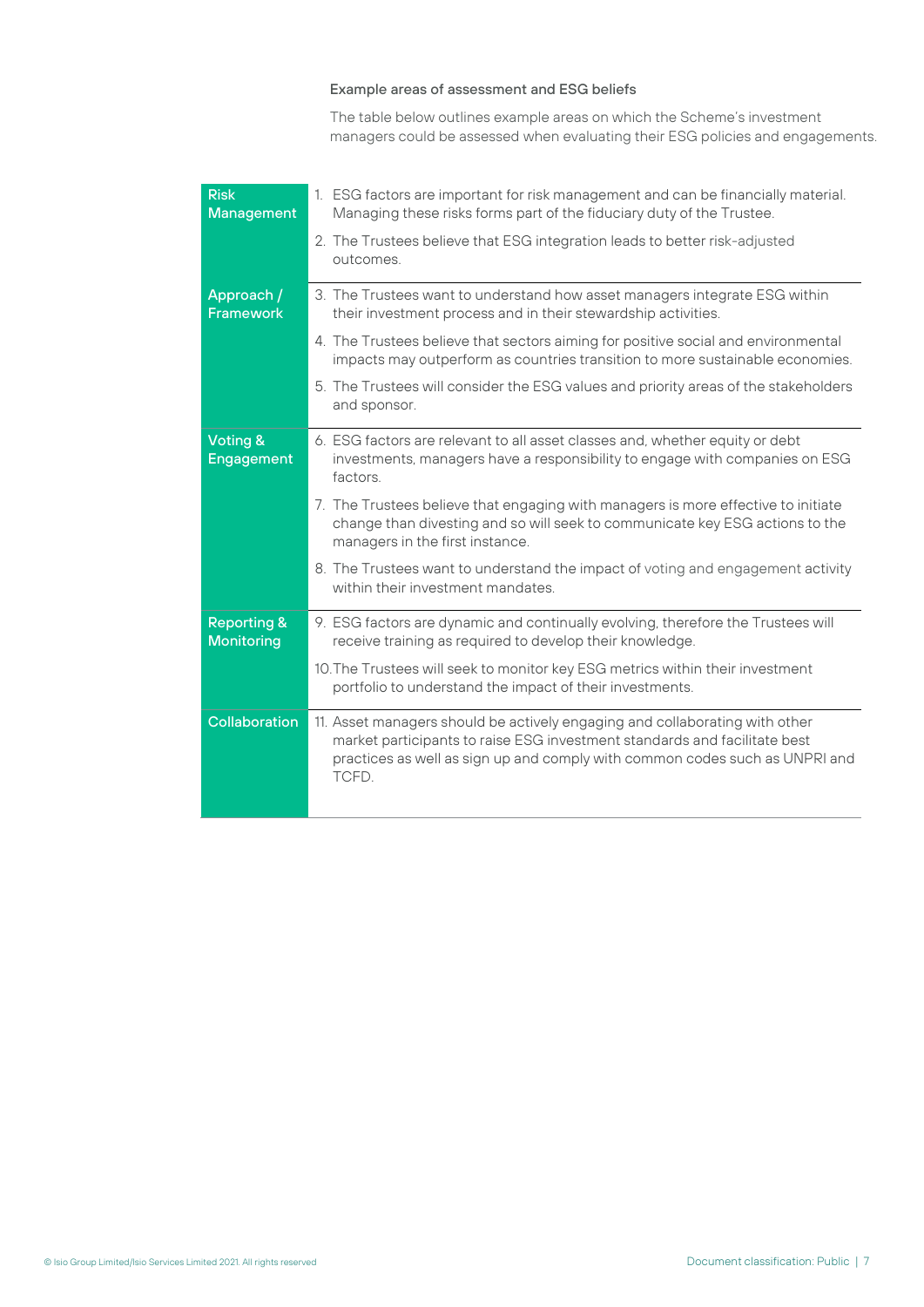### Engagement

As the Scheme invests via pooled funds managed by external fund managers, the managers provided details on their engagement actions including a summary of the engagements by category for the 12 months to 31 July 2021. Please see below for a summary relating to the Funds the Plan had exposure to over this period.

| <b>Fund name</b>                                                     | <b>Engagement summary</b>                            | Commentary                                                                                                                                                                                                                                                                                                                                                                                                                                                                                                                                                                                                                                                                                                                                                                                                                                                                                                                  |
|----------------------------------------------------------------------|------------------------------------------------------|-----------------------------------------------------------------------------------------------------------------------------------------------------------------------------------------------------------------------------------------------------------------------------------------------------------------------------------------------------------------------------------------------------------------------------------------------------------------------------------------------------------------------------------------------------------------------------------------------------------------------------------------------------------------------------------------------------------------------------------------------------------------------------------------------------------------------------------------------------------------------------------------------------------------------------|
| Insight -<br><b>Enhanced</b><br><b>Selection LDI</b><br><b>Funds</b> | Total Engagements: 16<br>Social: 1<br>Governance: 15 | The mandate only invests in UK government bonds<br>and derivatives (such as swaps) to obtain hedging<br>exposure. As such engagement rights with the<br>underlying issuer (i.e. the UK government) are limited.<br>Instead, Insight's engagement focuses on liaising with<br>counterparties/suppliers of leverage, and wider LDI<br>market issues.<br>When identifying material ESG risks, Insight engage                                                                                                                                                                                                                                                                                                                                                                                                                                                                                                                   |
|                                                                      |                                                      | with relevant companies and other issuers to<br>understand the issues and exert influence on behalf of<br>clients to encourage change. Some issues are too big<br>to tackle alone, in which case they may collaborate<br>with other stakeholders.                                                                                                                                                                                                                                                                                                                                                                                                                                                                                                                                                                                                                                                                           |
|                                                                      |                                                      | An example of significant engagement is:                                                                                                                                                                                                                                                                                                                                                                                                                                                                                                                                                                                                                                                                                                                                                                                                                                                                                    |
|                                                                      |                                                      | HM Treasury - On 22 November 2018, the HM<br>Treasury introduced draft legislation, the Financial<br>Services Bill, that would allow the UK to domesticate<br>changes brought under EU law by the European<br>Market Infrastructure Regulation (EMIR) REFIT should<br>it be agreed by the EU in the two years after exit day in<br>a 'no-deal' scenario. EMIR Refit ensures that certain<br>pension scheme arrangements are temporarily exempt<br>from the clearing obligation until 18 June 2021 in<br>respect of Over The Counter derivative transactions<br>that are measurable as reducing investment risks that<br>directly relate to the financial solvency of the pension<br>schemes. Following the end of the Brexit transition<br>period, UK pension schemes were technically not able<br>to benefit from the temporary clearing exemption<br>under EMIR when transacting with European<br>Economic Area entities. |
|                                                                      |                                                      | Once the transition period ended, the temporary<br>exemption of certain pension scheme arrangements<br>from the clearing obligation became part of UK<br>retained law. Insight engaged with the UK HM<br>Treasury on ensuring that the UK on-shored EMIR and<br>EMIR Refit rules achieved the following:                                                                                                                                                                                                                                                                                                                                                                                                                                                                                                                                                                                                                    |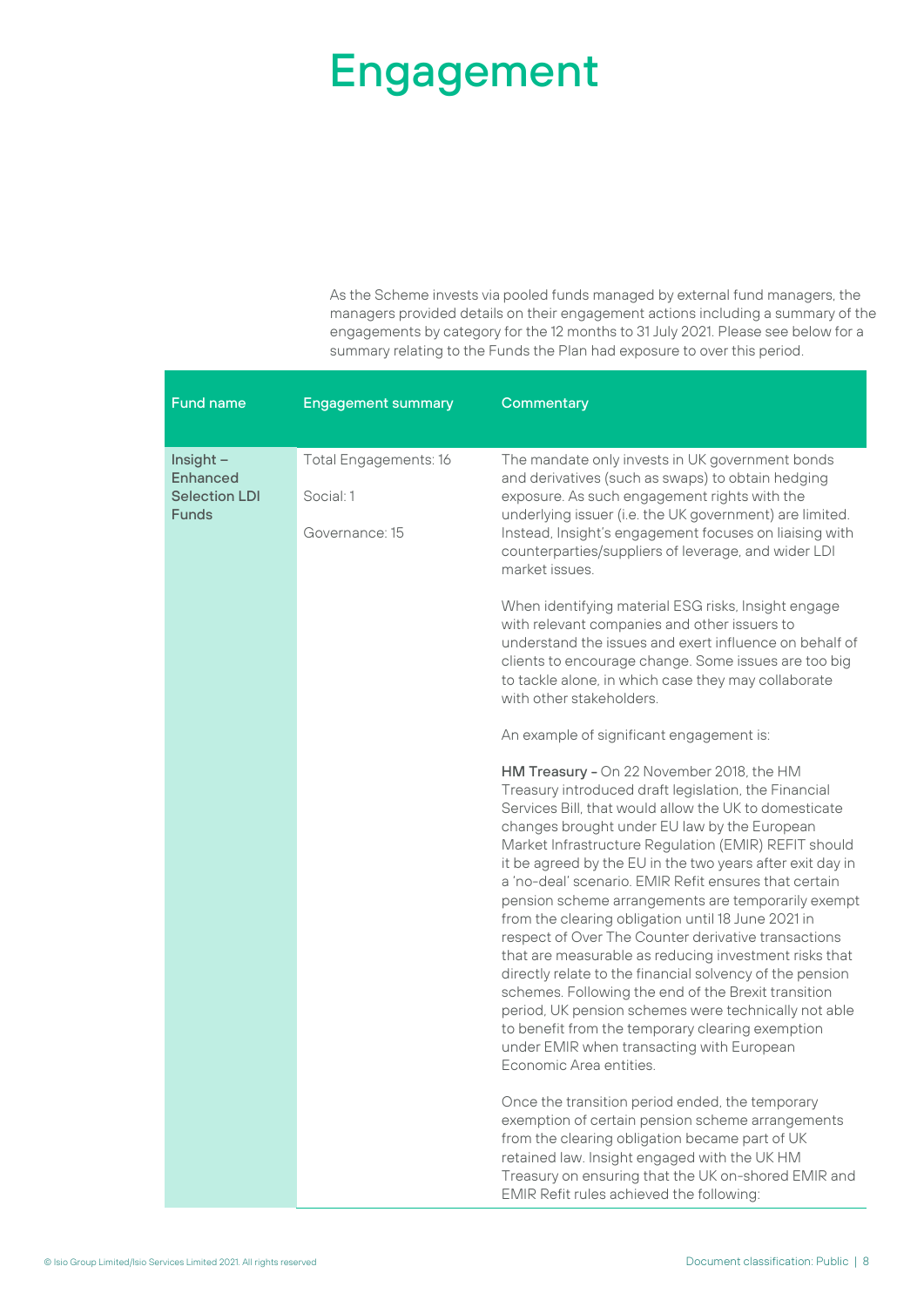|                                                                  |                                                                                                                                                                                                        | Ensured UK pension funds are correctly defined<br>$\bullet$<br>and exempted in the UK<br>Ensured they go beyond EU EMIR by recognising<br>$\bullet$<br>some third-country pension schemes, namely EU<br>pension schemes (which become third-country<br>pension schemes post-Brexit). This ensures that<br>trades with UK banks and EU pension schemes<br>can remain exempt post-Brexit too<br>UK pension fund clearing exemption was more<br>$\bullet$<br>flexible than in EU EMIR, in that it went outright to<br>June 2023 and has the possibility of the UK HM<br>Treasury to keep extending it indefinitely, should it<br>wish to do so.                                                                                                                                                                                                                                                                                                                                                                                                                         |
|------------------------------------------------------------------|--------------------------------------------------------------------------------------------------------------------------------------------------------------------------------------------------------|----------------------------------------------------------------------------------------------------------------------------------------------------------------------------------------------------------------------------------------------------------------------------------------------------------------------------------------------------------------------------------------------------------------------------------------------------------------------------------------------------------------------------------------------------------------------------------------------------------------------------------------------------------------------------------------------------------------------------------------------------------------------------------------------------------------------------------------------------------------------------------------------------------------------------------------------------------------------------------------------------------------------------------------------------------------------|
| <b>Insight Asset-</b><br><b>Backed</b><br><b>Securities Fund</b> | Total engagements: 178<br>(equivalent to 9% of issuers<br>and 24% of total exposure).<br>Insight did not provide the<br>split across the three<br>categories; Environmental,<br>Social and Governance. | Examples of significant engagements include:<br>Insight engage with issuers when underwriting deals.<br>These engagement activities are consistent with the<br>firm's stewardship and ESG policies. Insight have<br>provided the below example of engagement with an<br>originator of some of the asset backed security<br>structures that they invest in.                                                                                                                                                                                                                                                                                                                                                                                                                                                                                                                                                                                                                                                                                                           |
|                                                                  | Please note that the above<br>uses data for the 12 months<br>prior to 30 June 2021 as it is<br>the latest available to the<br>reporting date of 31 July<br>2021.                                       | RMBS La Trobe - Insight believe that RMB La Trobe,<br>an issuer of ABS securities in the Fund, have strong<br>governance and social scores, but they had some<br>questions regarding the provision of information on<br>environmental risks. Insight engaged with the issuer to<br>obtain information on environmental metrics and<br>stress tests and to incorporate climate change factors<br>into their origination process. Post-engagement, the<br>Insight still believe some areas can be improved on the<br>origination and servicing side. These include the way<br>origination teams are compensated and the setting of<br>fee incentives for the services collection process.<br>Insight would also like to see the complaints<br>independently reviewed away from the service<br>function.                                                                                                                                                                                                                                                                |
| M&G Alpha<br>Opportunities<br>Fund                               | Total Engagements: 14<br>Environmental: 5<br>Governance: 8<br>Social: 1                                                                                                                                | M&G keep regular contact with the management<br>teams of the companies within their portfolio. Given<br>the fund invests in debt and debt-like assets however,<br>M&G will typically rely on the equity sponsor to report<br>ESG concerns and push ESG improvements.<br>BP plc - M&G engaged with BP to seek publication of<br>an enhanced carbon data and emission disclosure<br>given that M&G, as an investor, has committed to Net<br>Zero by 2050. M&G wished to encourage BP to<br>include itself on the CDP portal used to monitor and<br>track climate performance of investments, in the hope<br>that this would aid with M&G's Net Zero goals. M&G<br>met with BP's investor relations manager to outline<br>their position and BP stated that their goals were to be<br>recognised as an industry leader in transparency and<br>reporting. BP's belief was that they had already made<br>good progress in the area however subsequently to<br>the meeting with M&G, BP informed CDP of its<br>intentions to respond to the 2021 climate<br>questionnaire. |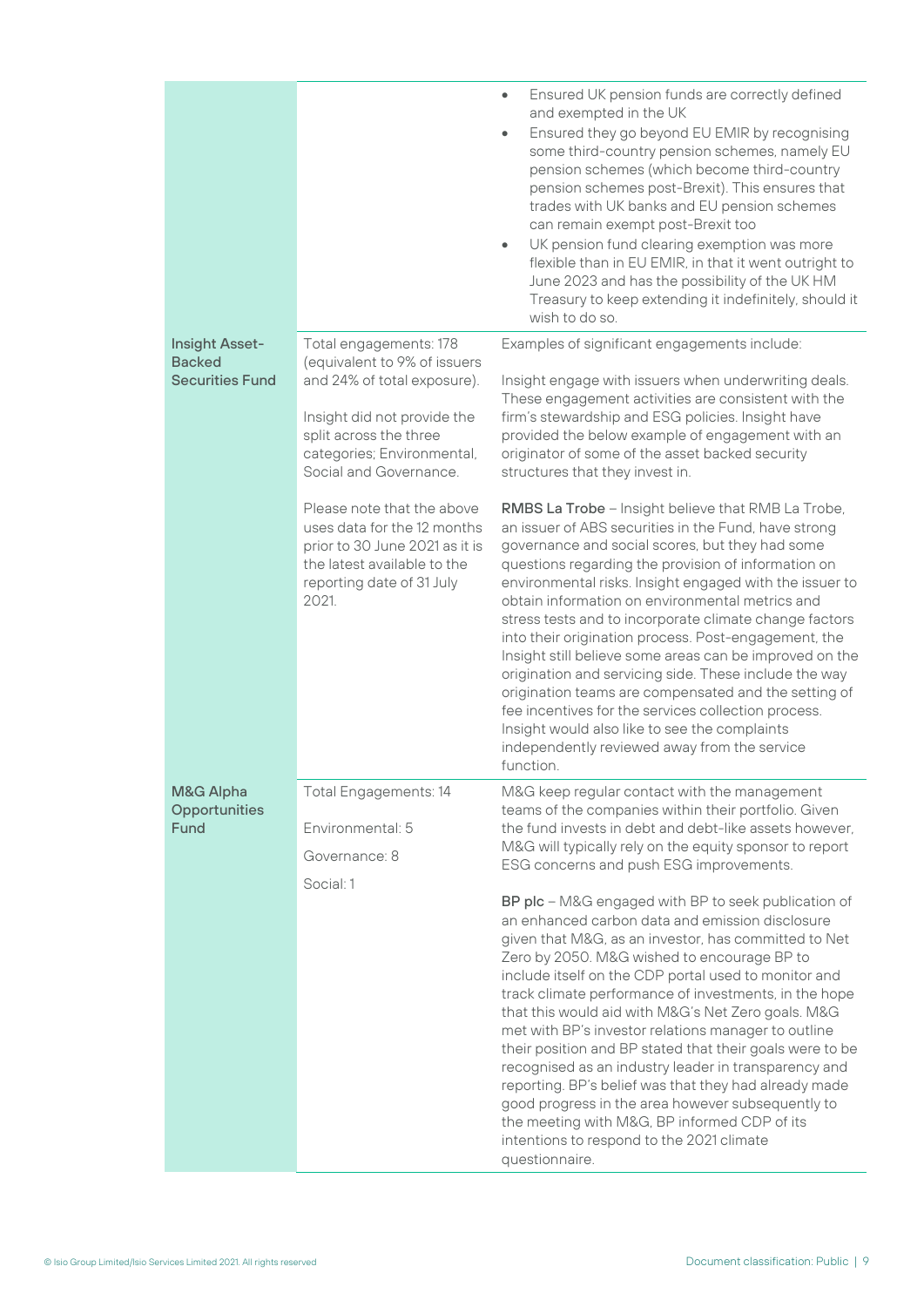| <b>The Partners</b>                                                  | Total engagements: 10                                                                                                                                                                                                                                              | To assist with the engagement with the private                                                                                                                                                                                                                                                                                                                                                                                                                                                                                                                                                                                                                                                                                                                                                                                                                                                               |  |
|----------------------------------------------------------------------|--------------------------------------------------------------------------------------------------------------------------------------------------------------------------------------------------------------------------------------------------------------------|--------------------------------------------------------------------------------------------------------------------------------------------------------------------------------------------------------------------------------------------------------------------------------------------------------------------------------------------------------------------------------------------------------------------------------------------------------------------------------------------------------------------------------------------------------------------------------------------------------------------------------------------------------------------------------------------------------------------------------------------------------------------------------------------------------------------------------------------------------------------------------------------------------------|--|
| Fund                                                                 | Environmental &<br>Governance: 8                                                                                                                                                                                                                                   | companies in which they invest, Partners Group aim to<br>have a seat on the advisory board of each company<br>and formulate a dialogue with management to monitor                                                                                                                                                                                                                                                                                                                                                                                                                                                                                                                                                                                                                                                                                                                                            |  |
|                                                                      | Social & Governance: 2                                                                                                                                                                                                                                             | investment decisions. Partners Group as a Firm held<br>350 advisory board seats as at the end of 2019 across                                                                                                                                                                                                                                                                                                                                                                                                                                                                                                                                                                                                                                                                                                                                                                                                 |  |
|                                                                      | Please note that the above<br>uses data for the 12 months<br>prior to 30 June 2021 as it is                                                                                                                                                                        | all private market investments.                                                                                                                                                                                                                                                                                                                                                                                                                                                                                                                                                                                                                                                                                                                                                                                                                                                                              |  |
|                                                                      | the latest available to the<br>reporting date of 31 July<br>2021.                                                                                                                                                                                                  | The portfolio invests exclusively in private assets but<br>utilises both equity and debt investments within its<br>strategy. Engagement rights are typically stronger for<br>the equity positions due to their associated ownership<br>rights, but we note positively the use of board<br>positions to improve engagement in debt positions. In<br>private equity investments, Partners Group can<br>typically exert greater influence over the board than<br>public equity managers can as a smaller investor in<br>much larger public corporations.                                                                                                                                                                                                                                                                                                                                                        |  |
|                                                                      |                                                                                                                                                                                                                                                                    | Techem - As mentioned above Partners Group aim to<br>have a seat on the advisory board as this allows for<br>meaningful change. Following engagement from the<br>board, Techem initiated a new sustainability program<br>across the company in 2020. As a part of this program,<br>a new hire was made specifically for sustainability<br>communication. The starting point of the program was<br>to engage with key stakeholders within and outside<br>the organization with the end goal to define priority<br>topics. These topics will form the basis for Techem's<br>sustainability management, which the company will<br>start to report on as of 2021.                                                                                                                                                                                                                                                |  |
| <b>Partners Group</b><br><b>Multi Asset</b><br><b>Credit VI Fund</b> | Partners Group have<br>notified us that they haven't<br>yet produced an<br>engagement report for<br>MAC VI as it was only<br>launched in October 2020.<br>However, Partners Group<br>have advised that they will<br>be able to provide this data<br>going forward. | Partners Group maintain ongoing contact with the<br>management teams of their portfolio companies,<br>however, given their position as lenders they will<br>typically rely on the equity sponsor to report ESG-<br>related concerns and drive ESG improvements.<br>Investing in private companies also reduces the<br>transparency of the information available to assess<br>ESG risks. Partners Group aim to have a seat on the<br>advisory board to enhance engagement capabilities<br>beyond that of a typical debt investor and formulate a<br>dialogue with portfolio companies to monitor<br>investment decisions.                                                                                                                                                                                                                                                                                     |  |
|                                                                      |                                                                                                                                                                                                                                                                    | As part of the multi asset credit ESG efforts, Partners<br>will collect further ESG key performance indicators<br>("KPIs") as of 2022 (34 KPIs in total). These ESG KPIs<br>cover material ESG factors such as carbon emissions,<br>board diversity, or cybersecurity measures. This will<br>allow Partners Group to identify ESG risks at an earlier<br>stage. Partners Group have begun originating<br>sustainability-linked loans, which include ESG<br>'ratchets', whereby the interest rate paid by the<br>borrower is linked to performance relative to key pre-<br>defined ESG-related KPIs. Partners Group have<br>completed three ESG-linked unitranche deals with<br>ESG margin ratchets. These ratchets mean that<br>certain ESG KPIs are included in the covenants and<br>are tested every quarter, helping to reduce risk by<br>aligning the interests of the manager and portfolio<br>company. |  |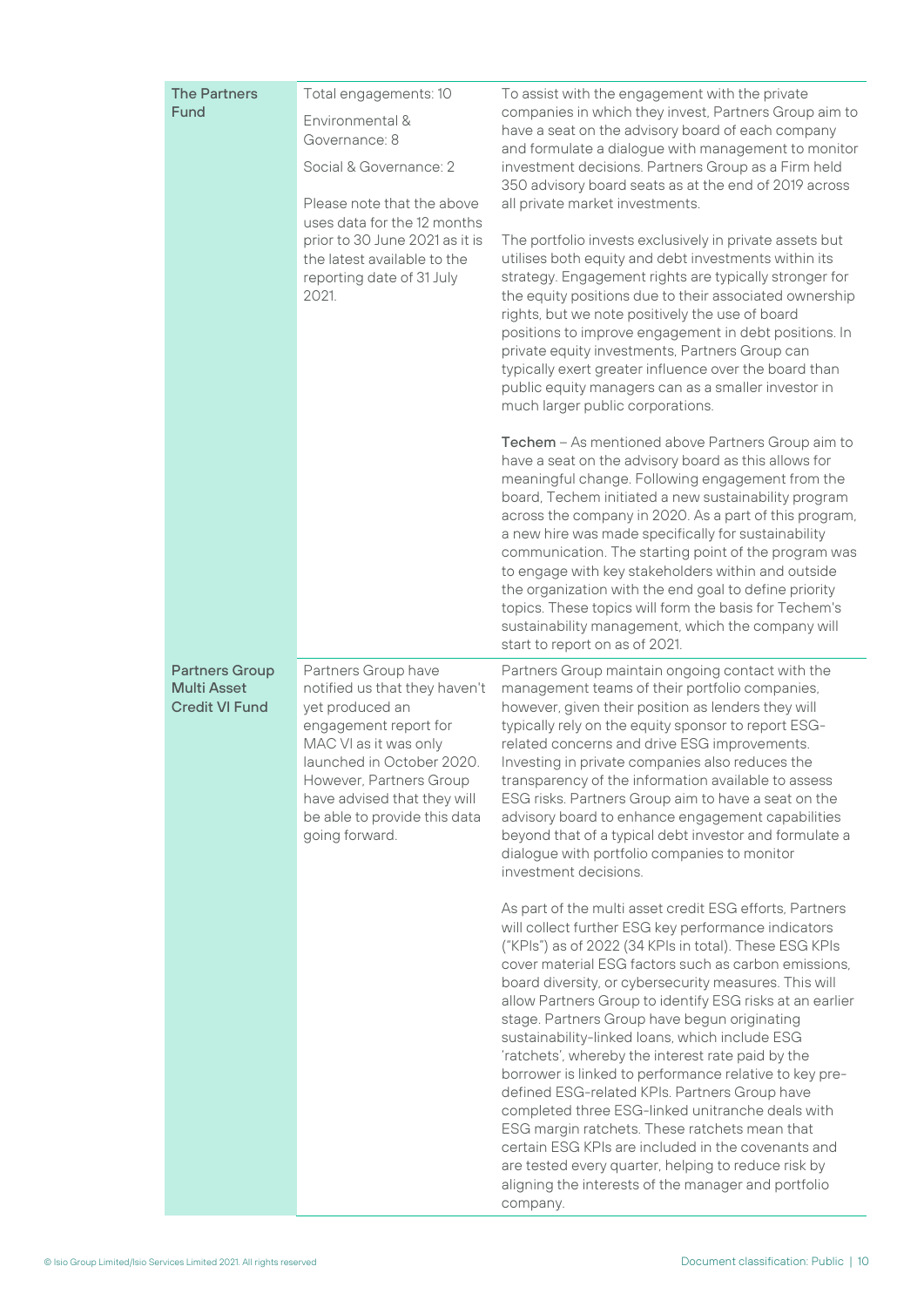# Voting (for equity/multi asset funds only)

As the Scheme invests via pooled funds managed by external fund managers, the managers provided details on their voting actions including a summary of the activity covering the reporting year up to 31 July 2021. The managers also provided examples of any significant votes.

| <b>Fund name</b>            | <b>Voting summary</b>                                                                                                              | <b>Examples of significant votes</b>                                                         | Commentary                                                                                                                                                                                                                                                                                                                                                                                                                                                                                                                                         |
|-----------------------------|------------------------------------------------------------------------------------------------------------------------------------|----------------------------------------------------------------------------------------------|----------------------------------------------------------------------------------------------------------------------------------------------------------------------------------------------------------------------------------------------------------------------------------------------------------------------------------------------------------------------------------------------------------------------------------------------------------------------------------------------------------------------------------------------------|
| <b>The Partners</b><br>Fund | Meetings voted: 69<br>Votes cast: 759<br>Votes 'for'<br>management: 707<br>Votes 'against'<br>management: 52<br>Vote 'abstain': 43 | Partners Group were unable to<br>provide meaningful voting examples<br>for The Partners Fund | Partners Group's voting<br>rights are a particularly<br>useful tool for managing<br>ESG risks within their<br>private equity holdings,<br>whereas their debt<br>positions do not carry any<br>voting rights and are more<br>reliant on any<br>engagement rights<br>Partners Group can<br>establish. As mentioned<br>above for engagement, as<br>a larger shareholder in<br>smaller private<br>companies, Partners<br>Group's vote carries more<br>weight and can drive more<br>action than other<br>managers can in larger<br>public corporations. |

\*Figures may not sum to the exact total number of votes cast due to a variety of reasons, such as lack of management recommendation, scenarios where an agenda has been split voted, multiple ballots for the same meeting were voted differing ways, or a vote of 'Abstain' is also considered a vote against management.